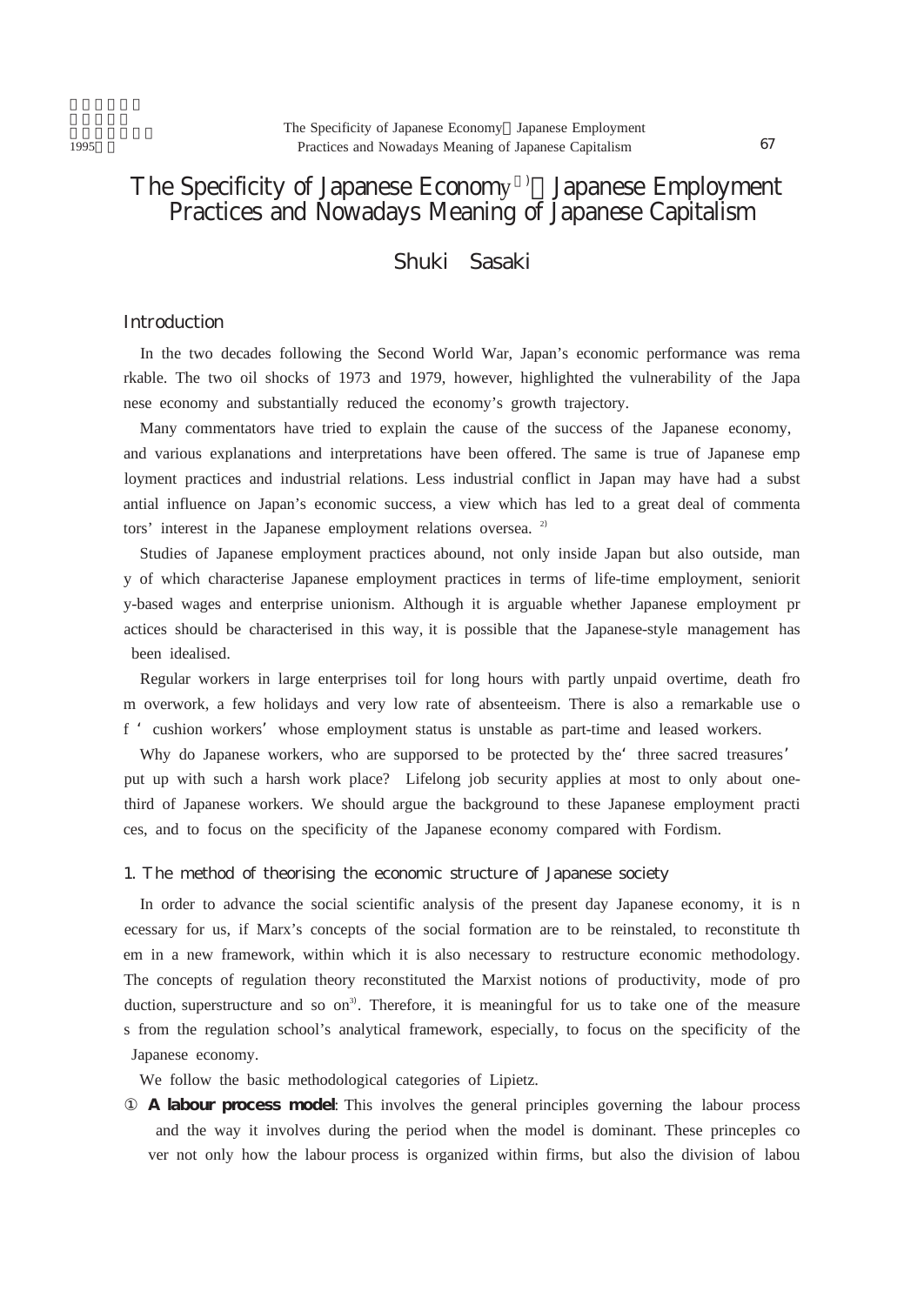#### 68 Shuki Sasaki

r between firmo. There may be, of course, whole sectors or regions which remains outside th e model, but it remains a 'model'in that the most 'advanced' sectors, in terms of these principles determine how others will involve.

**A regime of accumulation**: The logic and law of macroeconomics describe the parallel dev elopment, over a long period, of the conditions of production on the one hand and, on the o ther hand, the conditions under which production is put to social use (household consumptio n, investment, government spending, foreign trade).

**A mode of regulation**: This involves all the mechanisms which adjust the contradictory and conflictual behaviour of individuals to the collective principles of the regime of accumulatio n. At the basic level, these means of adjustment are simply the extent to which entrepreneur s and workers are in the habit of conforming, or are willing to conform, to these principles, because they recognize them as valid or logical. At another level, institutionalized forms are more important the rules of the market, social welfare provision, money, financial net- works. These institutionalized forms can be state-determined, private or semi-public<sup>4)</sup>.

And Lipietz's arguments on the characteristics of Fordism' are as follows:

mass production, involving growing polarization between skilled mental labourers

and deskilled operatives, and increasing mechanization leading to a sharp rise in productiv ity and an increase in the volume of capital goods per worker.

a proportionate share-out of value added; that is, increased real wages to match in creases in productivity.

a consequent stability in firms' profitability, with plant used at full capacity, and full em ployment.

social legislation covering minimum wage levels and generalized collective agreements, wh ich made employers give their workers annual wage rises in line with increased national productivity.

a'welfare state';that is, an advanced system of social security which meant that wage-ea rners remained consumers even when they were prevented from 'earningtheir living' through illness, retirement, unemployment or the like.

credit money issued by private banks, though controlled by central banks, as the economy demanded and not as a function of available gold reserves.<sup>5)</sup>

I think one must re-question whether it is the principles of Fordism that have created the mo de of regulation<sup> $\circ$ </sup> of the Japanese economy even during the thirty golden years, when the crisis of the second half of the 1970s came to the high growth country of Japan.

The Japanese perceived this crisis from the outside through the oil shock. Although it came a s a national crisis, there was no experience of things which the labour movement could be credi ted with, like stoppage of the production line or wages rising above the rate of productivity. Th e Fordist crisis was one of the foreign notions which entered Japan.

However, the regulation theory was born of a modernisation of perspectives within Marxism. If we take one of the measures from the analytical framework of the regulation theory, we have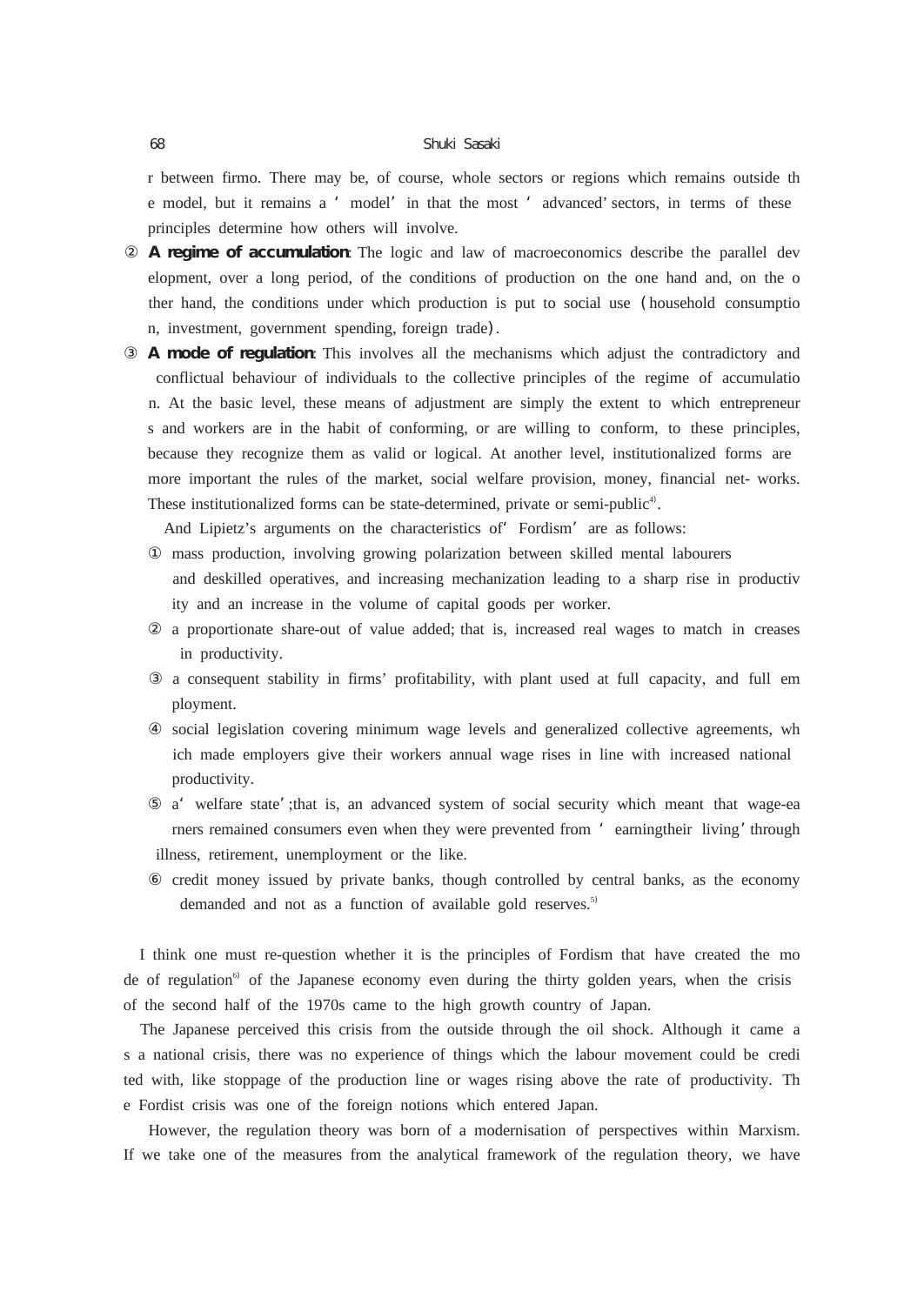to focus on the specificity of the Japanese economy.

Especially, we have to focus on a new system of capitalist rule formed on the basis of the tr ansfromation of society since the oil crisis. The flexibility of a production place and the system of participation are ruling measures designed to appropriate the activity of workers. And the k ey point is that a new system of rule is formed on the basis of the division of society into the centre and the periphery. Japanese employment practices and welfare states are limited to the ce ntre.

It is certain that the background of QC circles, the suggestion system and multi-skilling have b een Japan's traditional routine system of employment and industrial relations. However, today the se are combined with things like free-flow lines and machining centre with intensive ME technol ogy, and they came to be crystallised in a pseudo-independence for workers and the mobilisation

of an intensive system of rule. This is then the system of motivation on which the society of overwork is based. Because it has become inseparable from the personnel-record system to chec k workers' independence and spontaneity, it has not produced a genuine spontaneity. Because thi s structure of motivation and the ME revolution have combined into a system in which they mu tually promote each other, the Japanese system has received worldwide attention.

How do the special features of this kind of production process relate to the transformation of the labour market and the reduction of the welfare state? The distinctiveness of the Japanese lab our market has traditionally been its dual structure, while the welfare state has been kept to a minimum.

On the issue of corporatism and the welfare state, Japan has generally been seen as getting be hind, compared with Europe and United State of America. However, in all the countries of Euro pe and America in which ME technology and services have become central, the labour moveme nt has become a specialised interest, the labour market has been divided into two, and private c apital has proceeded to permeate into welfare state services. The result is that the structure of ca pitalism has been Japanised. This is a transformation of Fordism into a system governed by a hi gh level of information technology.

In the case of Japan, when the old structure was transformed by ME technology and services along the same lines as in Europe and America, the bifurcation of the labour market and the mi nimalisation of the welfare state proceeded even further. There has thus been a kind of converge nce between Japan and Europe and America.

#### 2. The characteristics of the Japanese economy

I think I would like to conclude that the characteristic of the Japanese economy is a system being regulated by the Japanese-style regulation'. It means that economic development depends on the division of society into centre and periphery. The Whole society is regulated by reproduc ed difference between the centre and the periphery, and the Japanese social productivityis expand ed by reproduced difference.

First, in production process, this is where the highly computerised central production process a nd the Taylorlist supported peripheral production process diverge. The key point is that the pecul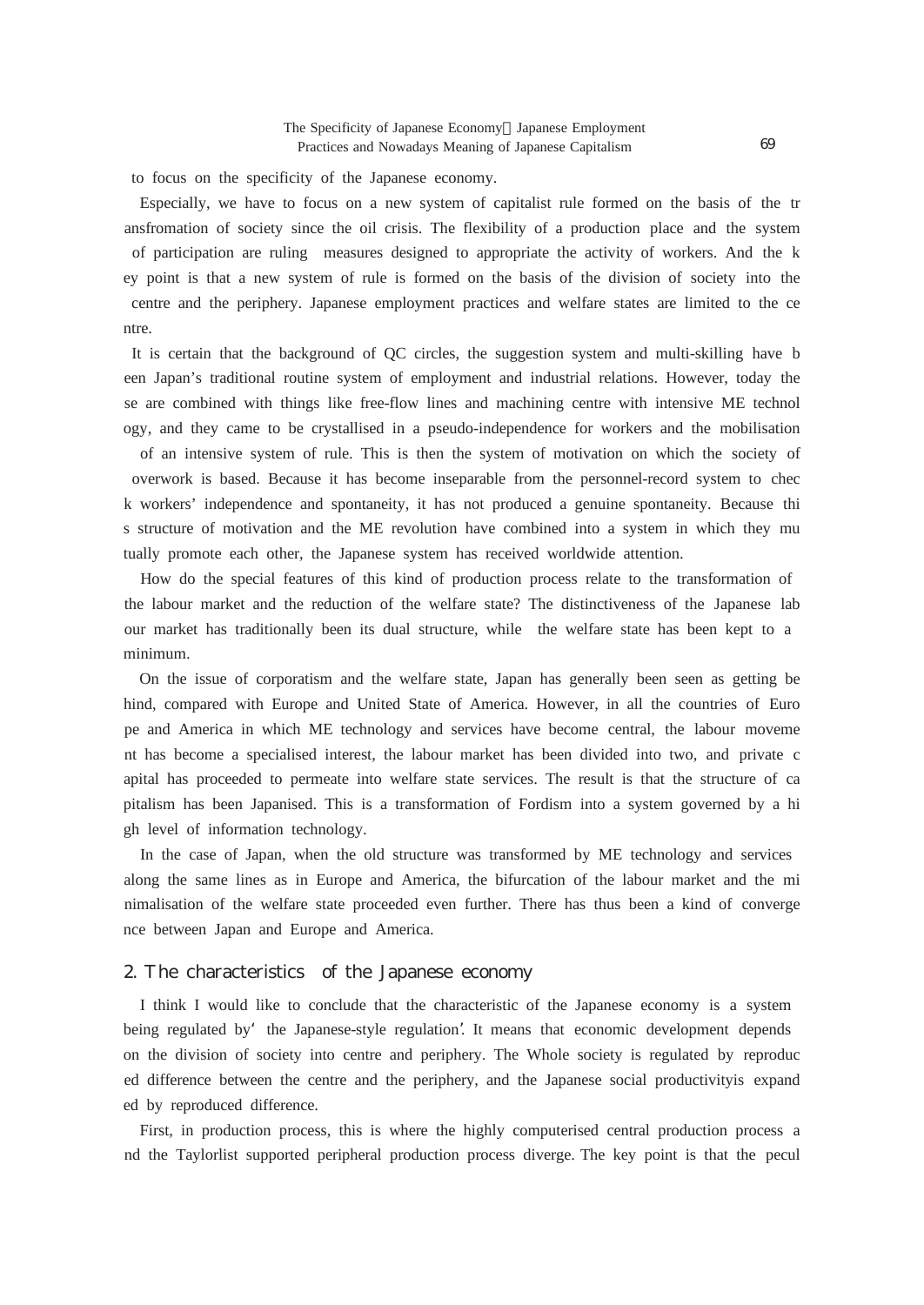#### 70 Shuki Sasaki

iar quality of the Japanese society into centre and periphery, a division which is promoted by th e transformation of the production process.

Second, the labour force market is divided into central workers and peripheral workers. The central are male regular workers in large companies. The peripheral are workers excluded by FA, part-time workers, subcontracted workers, seasonal workers, foreign workers and leased workers. Attention must be given to the income differentials and social welfare differentials between centr al workers and peripheral workers.

Third, the Japanese-style compromise between management and workers (Japanese employment practices) is limited to regular workers in large companies. On the other hand, peripheral work ers are under the flexible employment adjustment.

Fourth, on the consumer market, the consumers are divided into the high-income class and the low-income class. High-income group demands higher grade goods, highquality services and mo re personal goods.

Fifth, a regional society is subordinated to the centre (a big city) economically. On 1980's, J apanese economy concentrated on a pole (Tokyo). The Japanese regional structure is concentric because of a reflection of the Japanese regulation. The regional society is taken as a low-added value production sector, and supplies the peripheral workers, and offers the consumer market of popularised goods and services. As a result, industrial linkage in the regional economy is broken and the regional economy is organized by the virtical division of labour system with Tokyo as the centre. Then, income differentials and productivity differentials are expanded between the ce ntre and the region.

The regional economy have the mode of growth, consumption-led growth without expanding p roductivity. The growth cycle in the regional economy is as follows; low income increasing consumption increasing goods imported from other regions enlarged tertiary industry<sup>7</sup>.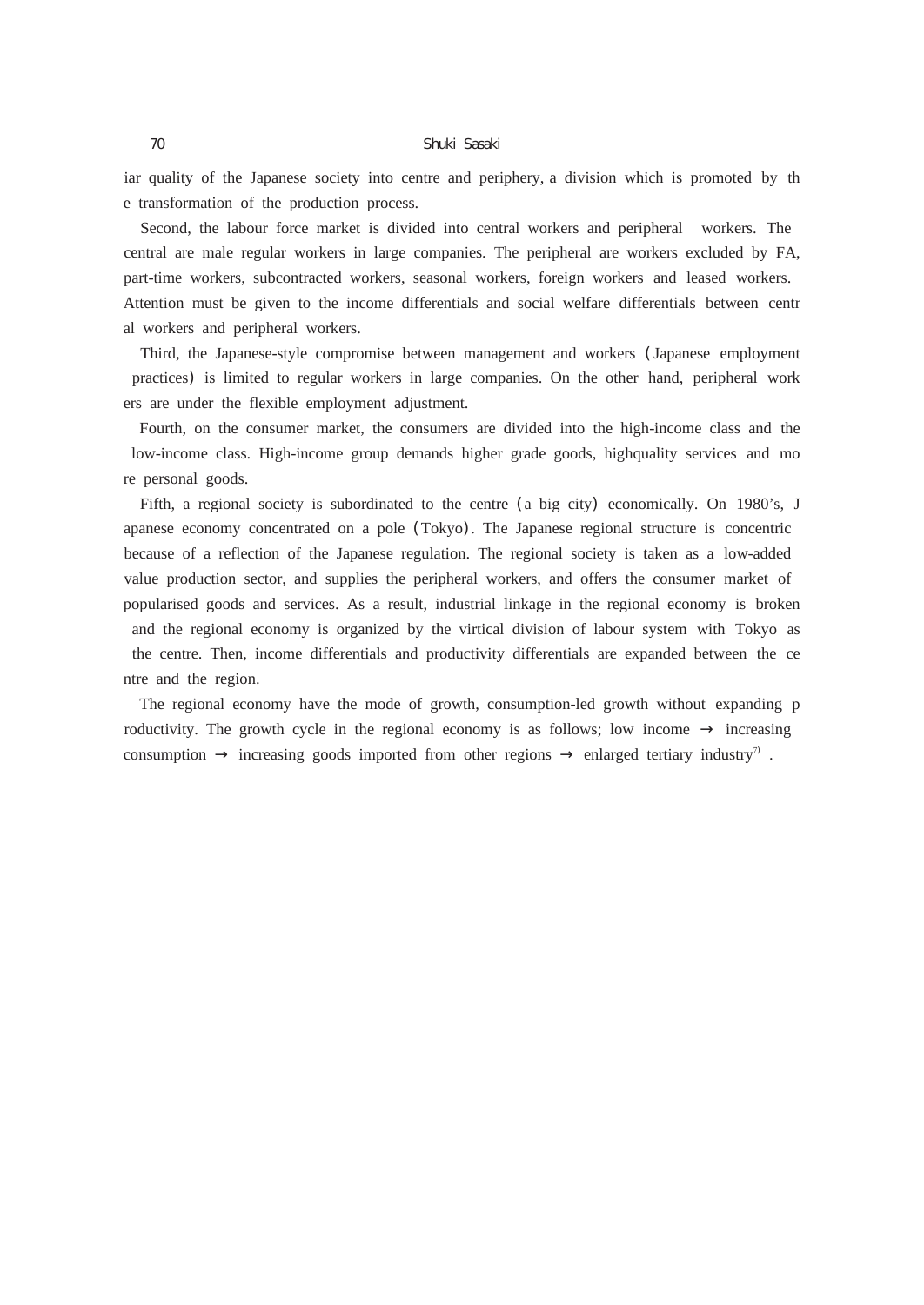### 3. Japanese Employment Practices and duality

The structure of the Japanese industry is characterised by duality. There are giant multi-nationa l enterprises with many national and international branches and firms. These are instanced by the car-making and electrical electronic industries. On the other hand, there are a large number of small and medium-sized enterprises, including subcontracting firms that employ some eighty per cent of the labour force, who are in general are linked and in many cases controlled by the lar ge scale enterprises. Among these, very small enterprises with no more than a few employees ac count for a significantly high proportion of all enterprises in Japan.

There is a clear tendency for the proportion of very small enterprises to rise, while that of lar ger enterprises is declining. For example, the proportion of very small enterprises with four empl oyees or less rose from less than 20 per cent in 1960 to 47 per cent in 1986. On the other ha nd, the proportion of enterprises with 1,000 employees or more decreased by more than 40 per cent between  $1960$  and  $1986^8$ .

Thus, Japanese enterprises are being divided into two groups, a very small number of very la rge high-capital enterprises and a large number of small-sized enterprises.This duality is also refl ected in wages and other employment conditions. It is often said that Japanese employment prac tices are characterised by life-time employment, seniority based wages and enterprise-based unioni sm.

First, life-time employment does not literally mean that a worker is employed by a company o n graduation from a school until he she retires from his her entire working life. But it means that a worker has spent a large part of his her working life in the same company for 20 to 30 years.

Workers and manager in large enterprises , roughly one-third of labour force, comprise the cor e of the Japanese economy and participate fully in the Japanese accord. Surrounding the core ar e continuous gradient workers employed by suppliers or subcontractors of large companies and a sizable group of part-time and temporary workers, especially women, who make up the periph ery of the Japanese economy. Namely, life-time employment in large enterprises is protected by a sizable group of peripheral workers.

Second, the seniority-based wage system is one in which wages increase with age and merit. The seniority-based wage system is a kind of means to get young workers in low-level wages. Starting wages for anyone are rarely living wages in Japan. Workers only get those after some t en years of loyal service. It is essetially a system of withheld wages. If ever one is to get livin g wages, One has to stay on in the same company, and benefits really only begin to accrue in middle age. This is the reason why the Japanese management has always and still does prefer young to older workers.

Third, enterprise unionism means that it organises workers on a enterprise basis. A union tries to organise all workers of the enterprise, irrespective of their jobs and whether they are blue-co llar or white-collar workers.

But exclusiveness to outsiders' is a charasteristic of the Japanese labour unions. Because the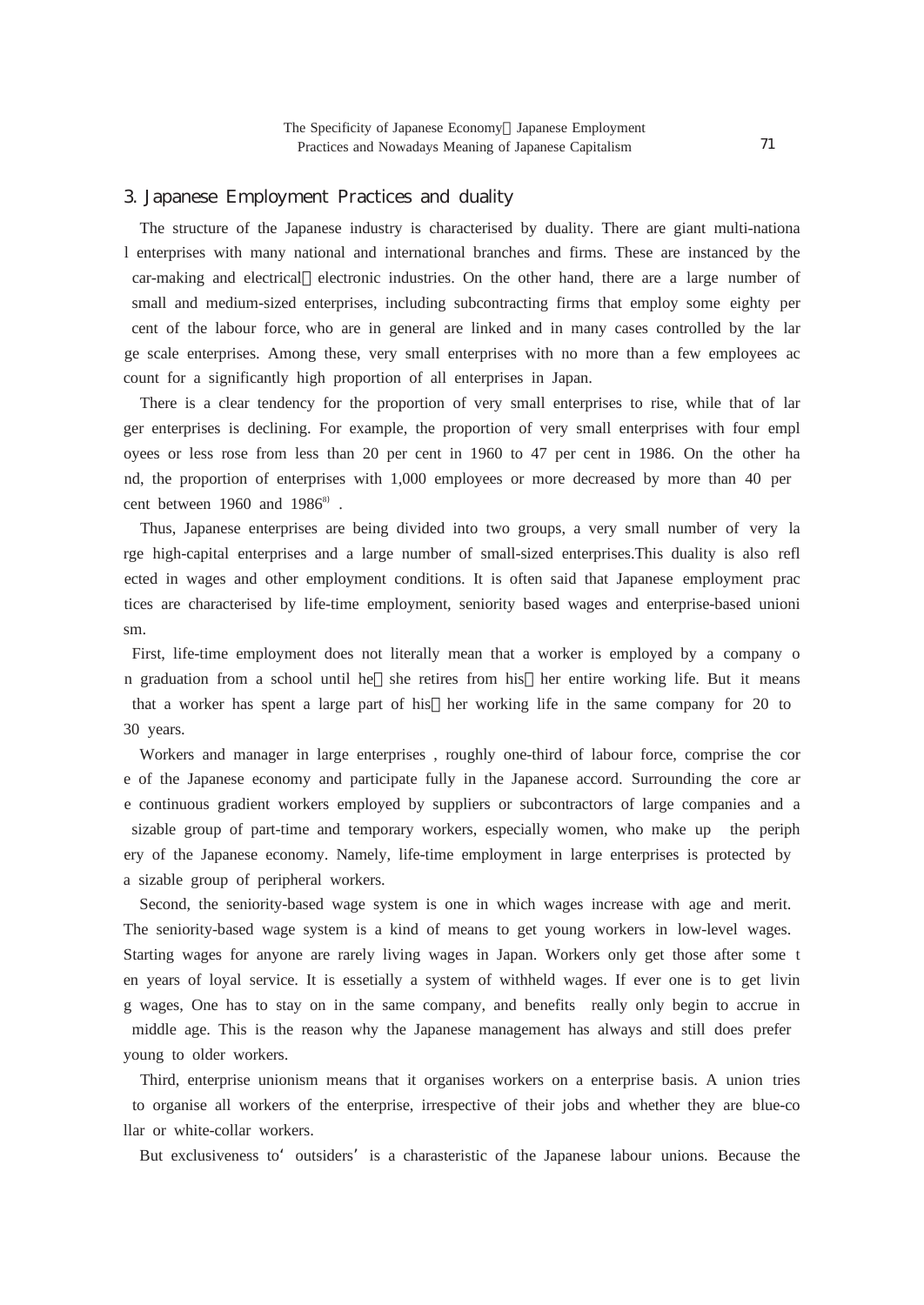#### 72 Shuki Sasaki

Japanese unions organise in principle only regular' workers, nonregular' workers such as parttime workers are virtually excluded from union organisation.

Such workers are not incidential, but essential to the Japanese-style regulation. The position of regular male workers in core companies is both protected by and threatened by the position of the remainder of the working class.

# 4. The structural changes after the oil-shock

After the first oil shock, enterprises were forced to review their labour force policies because of drastic changes in the economic and industrial environment. They pursued the rationalisation of company management through the strategies which included the decentralisation of administrati ve structures, the closure and merger of non-profitable sectors and the establishment of new subs idiaries or related companies to revitalise business activity. The rapid introduction of new technol ogy and contracting-out peripheral business were also part of the strategies adoped.

After the oil shock, employers insisted time and again that the Japanese enterprises employed t oo many workers, a burden which could not be carried in a state of emergency. The target of t he' adjustment' extended from the' peripheral' workforce, such as part-time workers, to white-c ollar workers who had been the best protected group under the Japanese employment practices. Large enterprises reviewed and restructured seniority-based wages and promotion systems, and pu shed their middle-age and older workers out into their subsidiaries or related companies.

As a result of the successive defeats in the SHUNTOU (spring offensive) since the turning po int in 1975, the growth in the labour productivity curve and the real wages curve clearly began to diverge. Productive technology at this time rose very rapidly;in fact, the use of highly flexibl e and re-programmable ME-type machine tools and various types of flexible manufacturing syste ms became widespread and hastened the advance of office automation.

These changes, accompanied by globalisation of the accumulation path and the increasingly co mpetitive reorganisation of the Japanese-style management will increase labour flexibility.

The Japanese-style management, if looked at abstractly, has not changed very much. The realit y is that the reorganisation is tends to refine the competitiveness that exists inside and outside t he company. Even in large enterprises, life long employment is not a self-evident presupposition. The number of workers within the web of the Japanese-style management has been greatly reduc ed. In a word, a kind of cooperativeness within large enterprises has been shaken off. The entire Japanese economy is permeated by competitive flows of labour resulting from the pressures of its hierarchical structure, at the apex of which is the Japanese-style management.

# **Conclusion**

As mentioned above, the characteristic of the Japanese economy is that the whole society is r egulated by the reproduced difference between the centre and the periphery. The Japanese social productivity is expanded by the reproduced difference. This difference resulted in a certain kind of'taming of the working class'. This difference reinforced by the passion to climb the educati onal ladder and supported the cultivation of a'competitive culture'.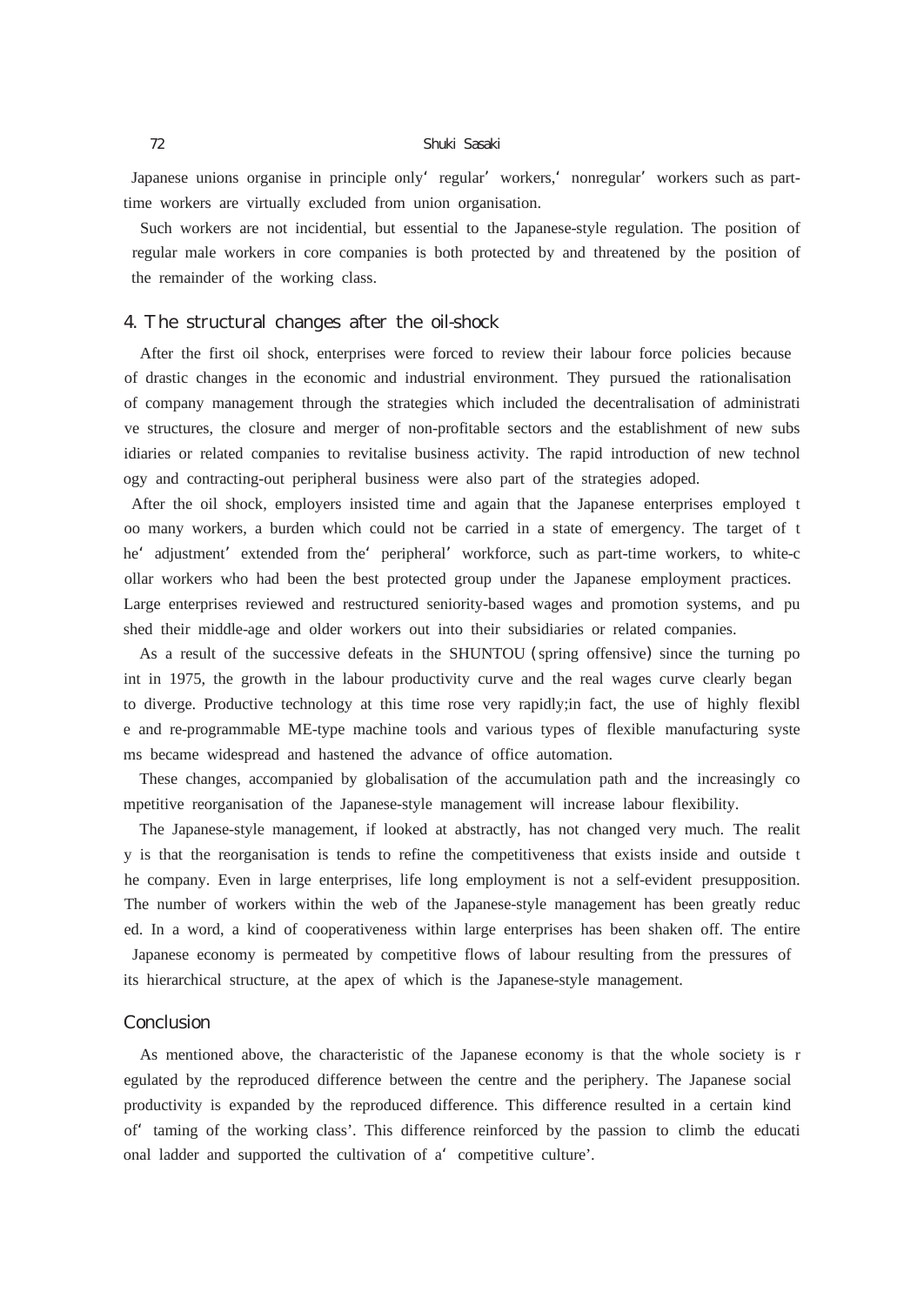There is neither an across-the-board lifting of the minimum livelihood by means of state-depen dent welfare nor any system of wage regulation involving intersecting-enterprises in Japan, and s o seniority based wages was neccessary for workers. Lifelong employment was neccessary for lar ge enterprises when they need to preserve skills while adjusting to a fierce technical revolution and to a long-term chronic shortage of labour.

In relation to the limitless occupational categories and the internal teaching of skills, the poli cy of labour supervision in large enterprise during the period of rapid growth was clearly differe nt from the tradition of Henry Ford. Nevertheless, this difference can also be considered to hav e resulted both from the absence of intersecting-enterprise unionism and a level of negotiating p ower possessed by enterprise unions which is limited to wages and company welfare.

But one should not overestimate the Japanese-style management. Especially, after the oil shoc k, the number of worker within the web of the Japanese-style management has been greatly red uced. On the other hand, the Japanese enterprises employed a large share of prepheral workers. They are one kind of'cushion workers'whose employment statusis unstable.

There is not a class compromise, but a surrender in Japan. The background to this was workers' ass imilation into company-ism' and competitivism', which were cultivated during the period of rap id growth and then consolidated by the powerlessness of unions during the period of rationalisati on.

During the process of the economic crisis since the 1970s, the diffusion of information techno logy has opened up a series of serious changes in the nature of capitalism. In particular, the uni t of investment has shrunk, trade unions have become weaker, and the economic role of the stat e has decreased. These changes have actually reversed the developmental tendencies of capitalism. Although this has not been a desirable change and included a kind of retrogressive historical he nomenon, I think we need to grasp it as the emerging characteristic of the After-Fordism<sup>9</sup>.

#### Note

- 1) This is a revised version of a paper presented to postgraduate students of faculty of Commer ce and Economice, the University of New South Wales, Sydney, 2052, Australia.
- 2) Throughout the word tody, debate about the meaning of so-called Japanese management, has extended very widely. For example, Paul Kennedy's 'Rise and Fall of the Great Power', Geo rge Friedman's 'The Coming War with Japan',Morisima Michio's 'naze nihon wa seiko shit a ka (Why Could Japan Succeed?), K. Dohse, U. Jurgens and T. Malsch's 'From Fordism to Toyotism? : social oranization of the Labour process in the Japanese Automobile Industry'. M. Keney and R. Florida's 'Beyond Mass Production: production and the Labour process in Japa n'.
- 3) I think, Regulation theory is meaningful to focus on the specificity of the Japanese economy. Because we can have a correct understanding of the specificity of the Japanese economy comp ared with the western style economy.
- 4) Lipietz A., Towards a New Economic Order: postfordism, ecology and democracy, Polity pres s, 1993, p2